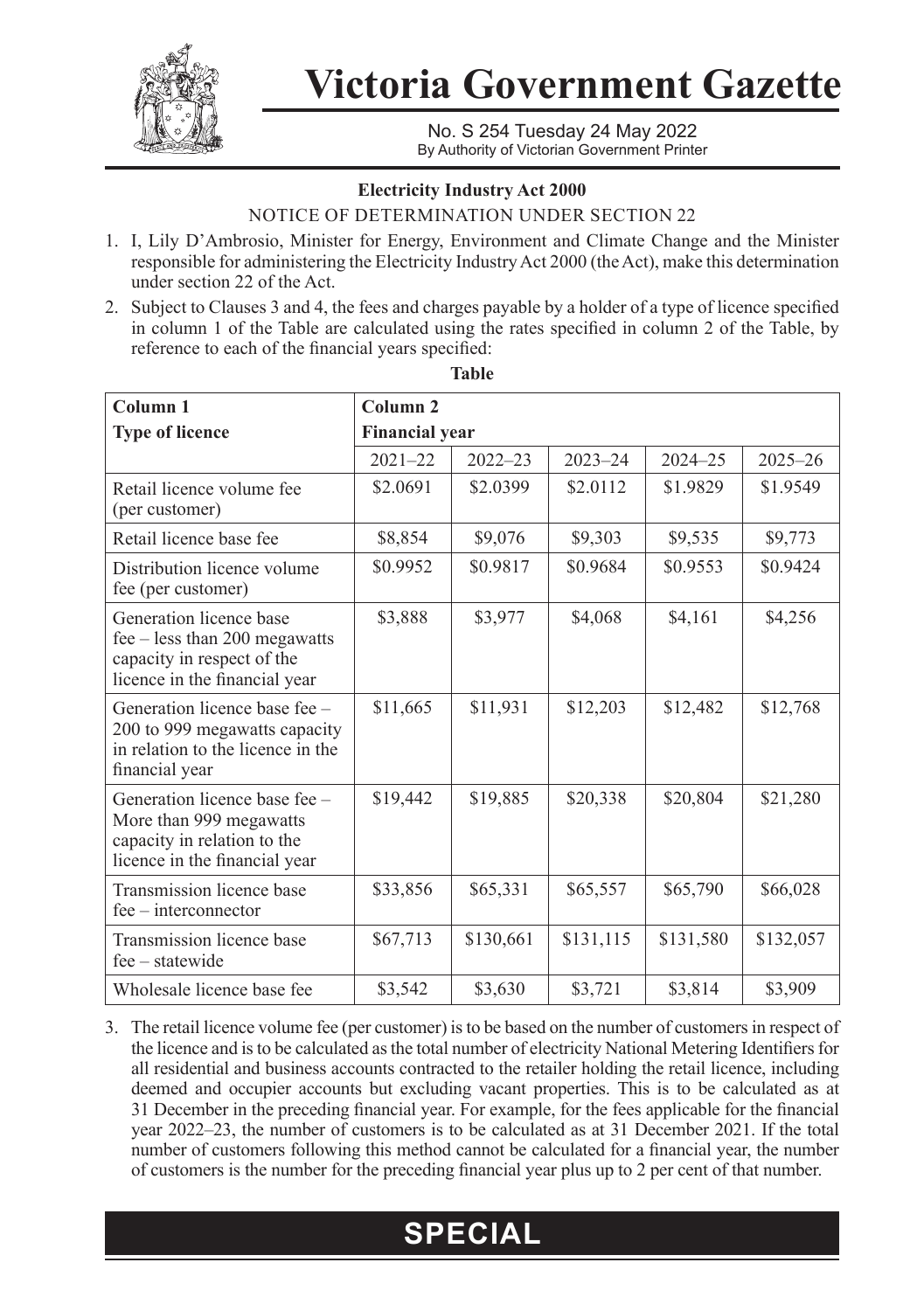- 4. The distribution licence volume fee (per customer) is to be based on the number of distribution customers in respect of the licence and is to be calculated as the total number of electricity customers supplied by the holder of the licence in accordance with the reporting requirements in the licence holder's most recently published annual Regulatory Information Notices response in relation to reliability and customer service performance. If the total number of customers following this method cannot be calculated for a financial year, the number of customers is the number for the preceding financial year plus up to 2 per cent of that number.
- 5. Subject to Clause 6, unless otherwise specified in a licence, the holder of a type of licence specified in column 1 of the Table accrues the obligation to pay the fee or charge specified in this Determination:
	- a. by reference to the 2020–2021 financial year, on the date of the taking effect of this instrument; and
	- b. by reference to the other financial years specified in the Table, the first day of that financial period.
- 6. Unless otherwise specified in a licence, if a person obtains a type of licence specified in column 1 of the Table part way through a financial year specified in the Table, the fees and charges payable by a licence holder are to be calculated on a pro rata basis.
- 7. Unless otherwise specified in a licence, the holder of a type of licence specified in column 1 of the Table must pay the fee or charge specified in this Determination within 30 days of receiving a notice to pay from the Commission.

#### **Expiry of this Determination**

8. This Determination ceases to have effect on 30 June 2027.

Dated 23 May 2022

HON. LILY D'AMBROSIO MP Minister for Energy, Environment and Climate Change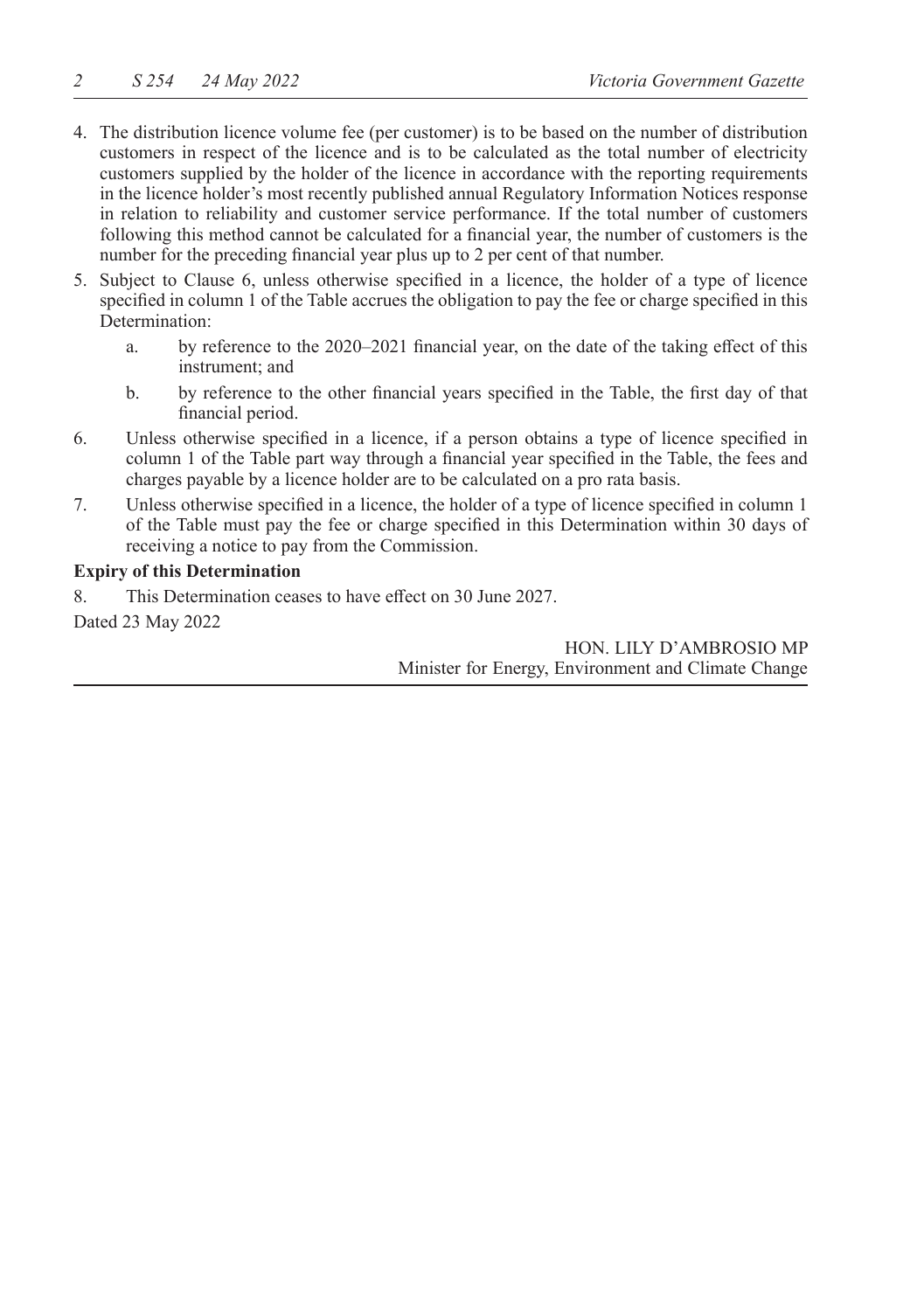#### **Gas Industry Act 2001**

#### NOTICE OF DETERMINATION UNDER SECTION 30

- 1. I, Lily D'Ambrosio, Minister for Energy, Environment and Climate Change and the Minister responsible for administering the **Gas Industry Act 2001** (the Act), make this determination under section 30 of the Act.
- 2. Subject to Clauses 3 and 4, the fees and charges payable by a holder of a type of licence specified in column 1 of the Table are calculated using the rates specified in column 2 of the Table, by reference to each of the financial years specified:

| Column 1                                          | Column 2              |             |             |             |             |
|---------------------------------------------------|-----------------------|-------------|-------------|-------------|-------------|
| <b>Type of licence</b>                            | <b>Financial year</b> |             |             |             |             |
|                                                   | $2021 - 22$           | $2022 - 23$ | $2023 - 24$ | $2024 - 25$ | $2025 - 26$ |
| Retail licence volume fee<br>(per customer)       | \$2.0691              | \$2.0399    | \$2,0112    | \$1.9829    | \$1.9549    |
| Retail licence base fee                           | \$8,854               | \$9,076     | \$9,303     | \$9,535     | \$9,773     |
| Distribution licence volume fee<br>(per customer) | \$0.3383              | \$0.3333    | \$0.3284    | \$0.3235    | \$0.3187    |

| v<br>.,<br>×<br>۰.<br>۰,<br>٠ |
|-------------------------------|
|-------------------------------|

- 3. The retail licence volume fee (per customer) is to be based on the number of customers in respect of the licence and is to be calculated as the total number of gas Metering Identification Reference Numbers for all residential and business accounts contracted to the retailer holding the retail licence, including deemed and occupier accounts but excluding vacant properties. This is to be calculated as at 31 December in the preceding financial year. For example, for the fees applicable for the financial year 2022–23, the number of customers is to be calculated as at 31 December 2021. If the total number of customers following this method cannot be calculated for a financial year, the number of customers is the number for the preceding financial year plus up to 2 per cent of that number.
- 4. The distribution licence volume fee (per customer) is to be based on the number of distribution customers in respect of the licence and is to be calculated as the total number of gas customers supplied by the holder of the licence in accordance with the reporting requirements in the licence holder's most recently published annual Regulatory Information Notices response in relation to reliability and customer service performance. If the total number of customers following this method cannot be calculated for a financial year, the number of customers is the number for the preceding financial year plus up to 2 per cent of that number.
- 5. Subject to Clause 6, unless otherwise specified in a licence, the holder of a type of licence specified in column 1 of the Table accrues the obligation to pay the fee or charge specified in this Determination:
	- a. by reference to the 2020–2021 financial year, on the date of the taking effect of this instrument; and
	- b. by reference to the other financial years specified in the Table, the first day of that financial period.
- 6. Unless otherwise specified in a licence, if a person obtains a type of licence specified in column 1 of the Table part way through a financial year specified in the Table, the fees and charges payable by a licence holder are to be calculated on a pro rata basis.
- 7. Unless otherwise specified in a licence, the holder of a type of licence specified in column 1 of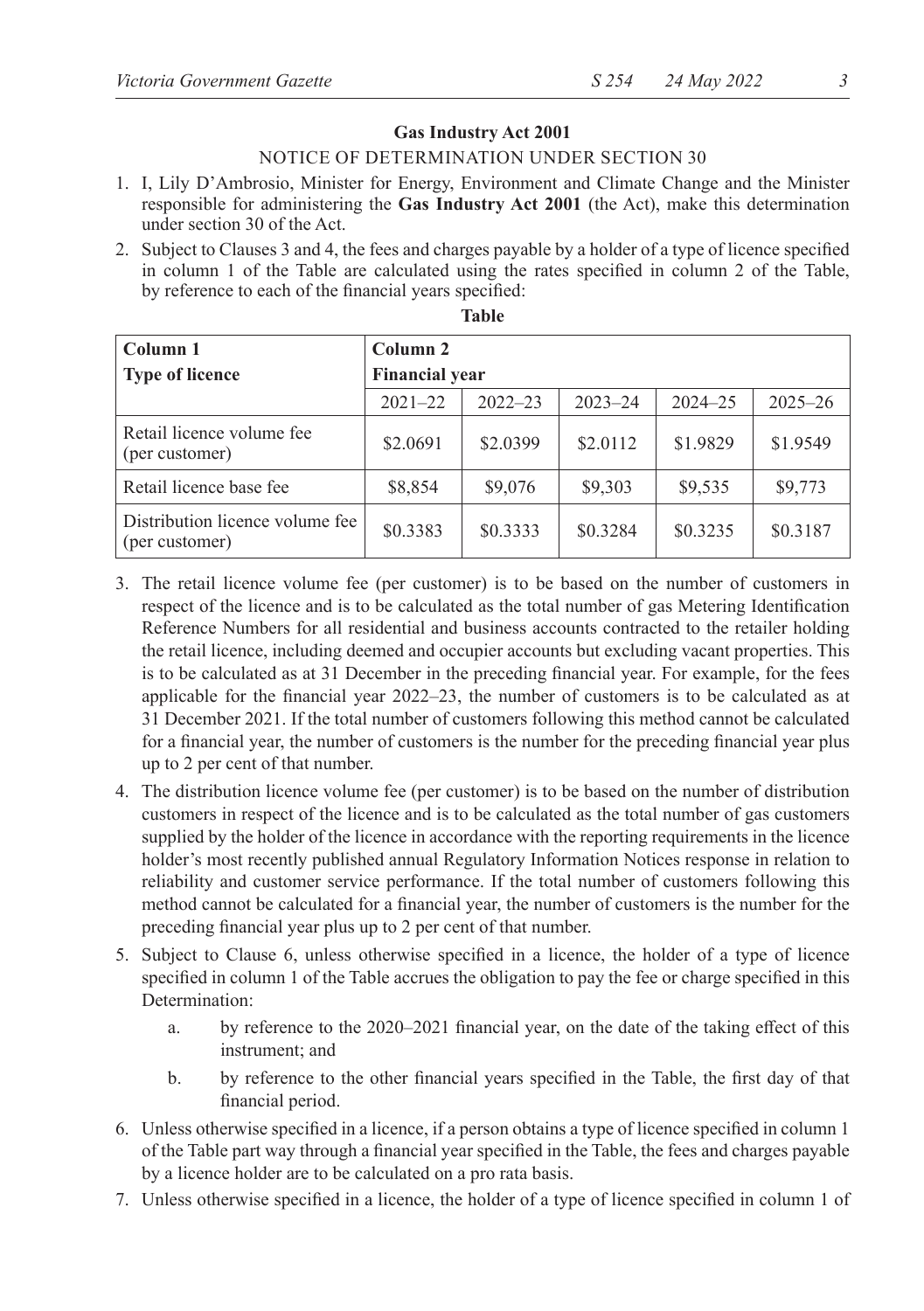the Table must pay the fee or charge specified in this Determination within 30 days of receiving a notice to pay from the Commission.

## **Expiry of this Determination**

8. This Determination ceases to have effect on 30 June 2027.

Dated: 23 May 2022

HON. LILY D'AMBROSIO MP Minister for Energy, Environment and Climate Change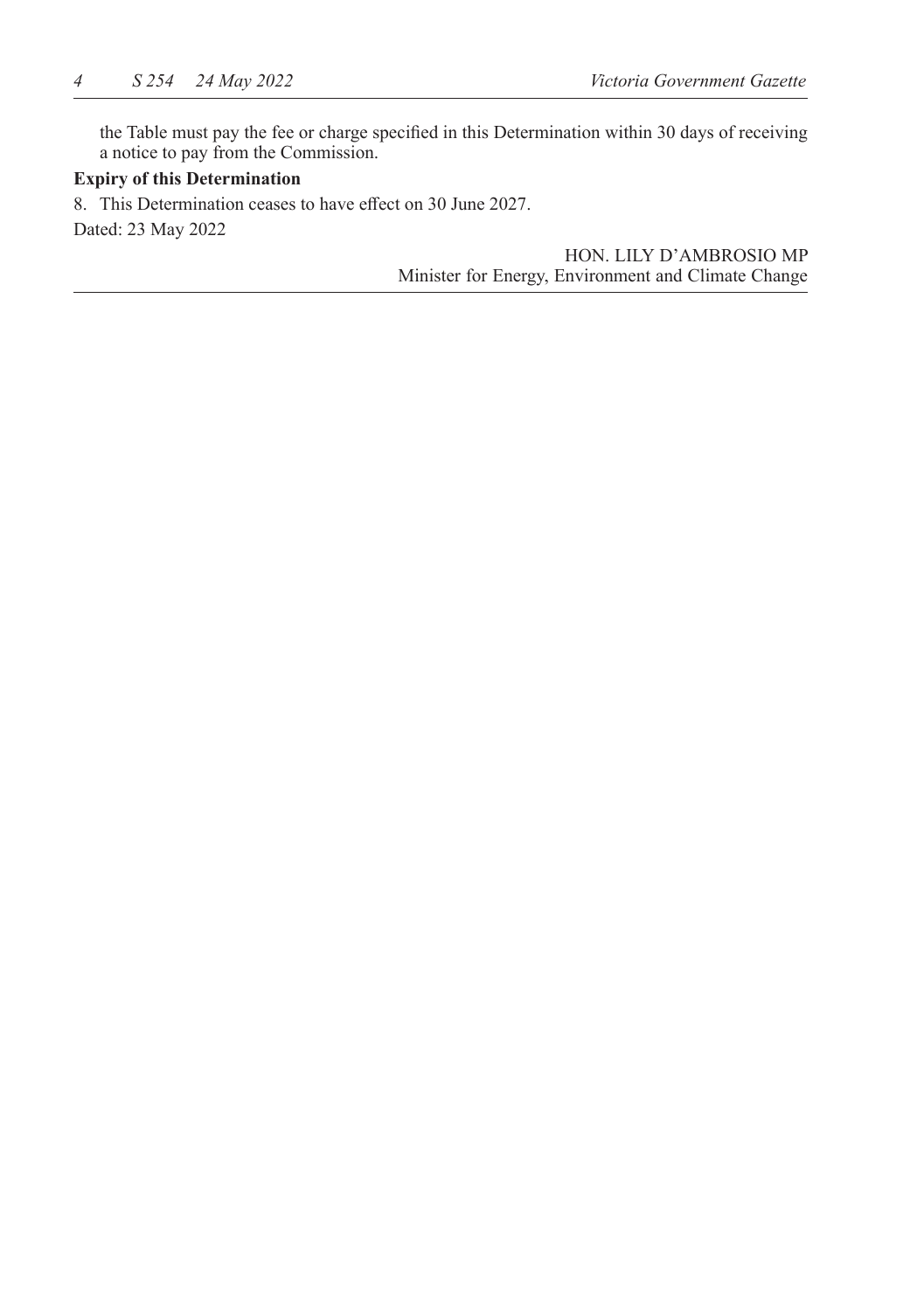This page was left blank intentionally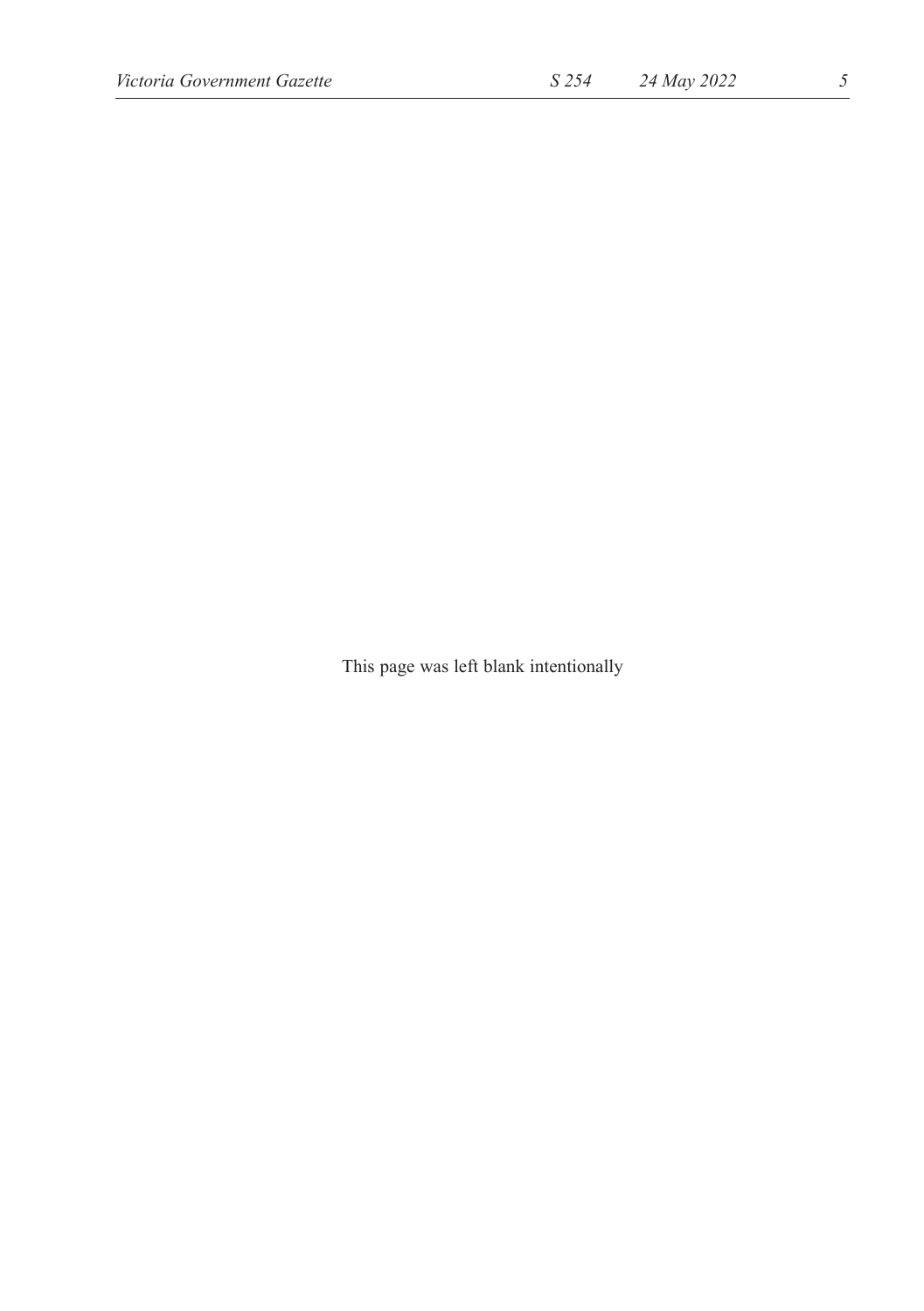This page was left blank intentionally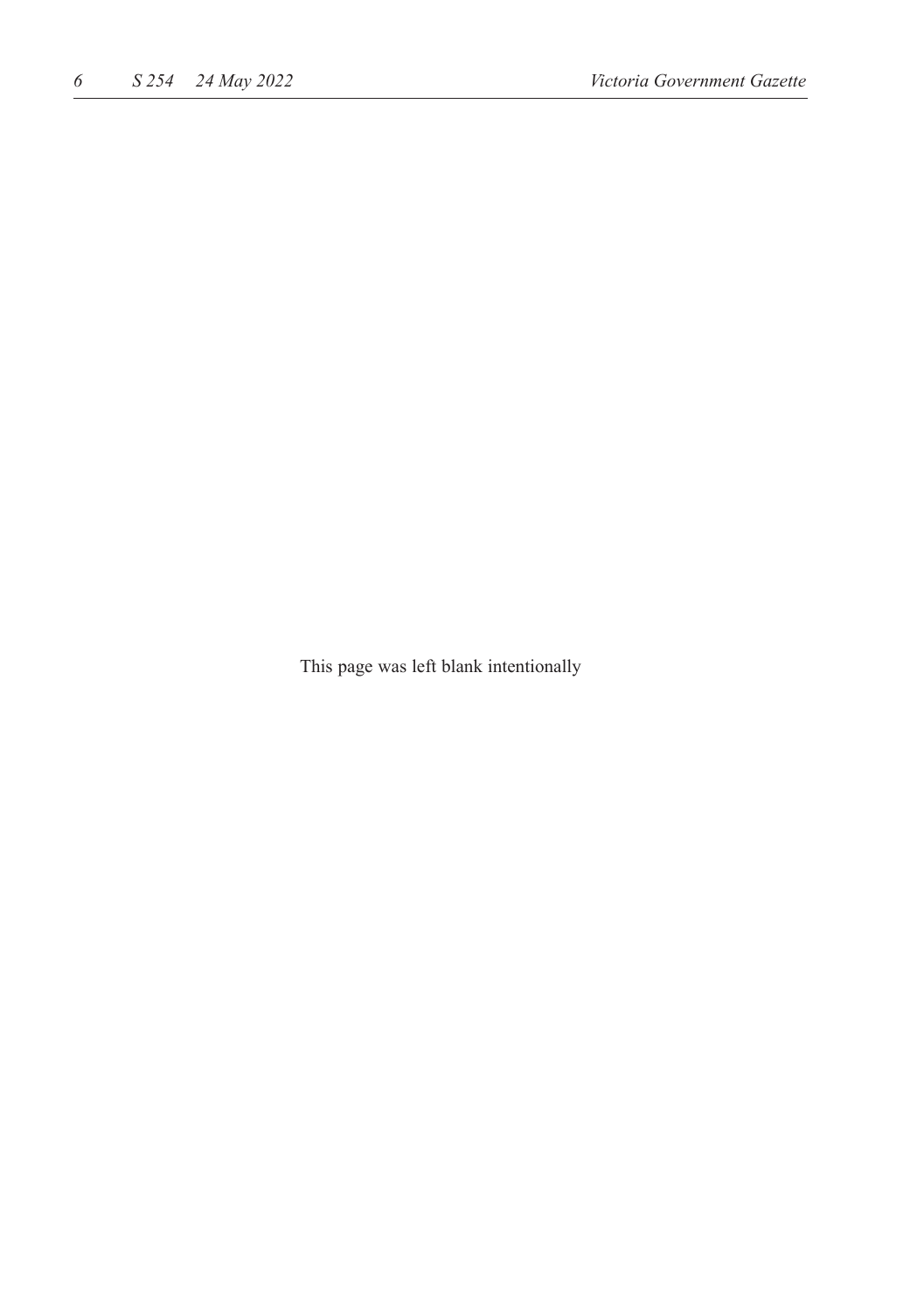This page was left blank intentionally